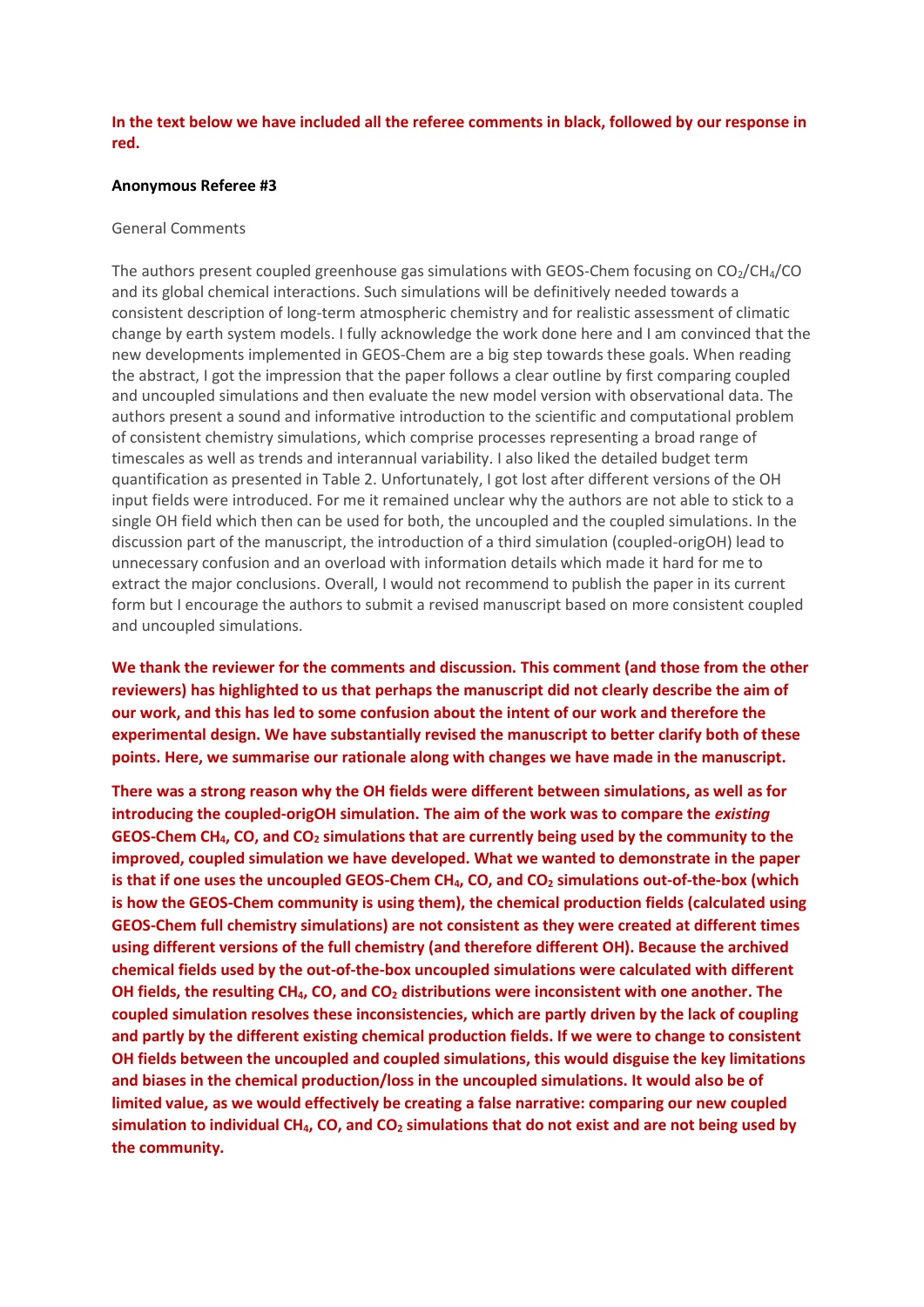**One thing that the comparison between the uncoupled (out-of-the-box) and coupled simulations does not highlight is inconsistencies between the out-of-the-box CH<sup>4</sup> and CO simulations. The outof-the-box uncoupled CH<sup>4</sup> simulation uses v5 OH, while the out-of-the-box uncoupled CO simulations uses P(CO)CH4 based on a full chemistry simulation with v9 OH. This means that in the uncoupled simulations, L(CH<sub>4</sub>) and P(CO)**<sub>CH4</sub> are *not* equivalent (although, in reality, they should **be). The reason for introducing the coupled-origOH simulation was to demonstrate the impact of this discrepancy, by determining what the coupled simulation would look like if we calculated P(CO)CH4 (and follow-on parameters) from the same L(CH4) as in the out-of-the-box CH<sup>4</sup> simulation. We understand that this is a fairly subtle point, and that its inclusion alongside the coupled and uncoupled simulations has hampered the readability of the manuscript.**

**To improve the paper, we have made a number of changes in the revised manuscript. In addition to clarifying the above points throughout, we have also made the following substantial changes:**

- **1. We focus the analysis on comparison of the uncoupled and coupled simulations only, removing the orig-OH simulation from the main comparison discussion and figures. Instead, we have added a short subsection with discussion about the orig-OH simulation using a 1-year simulation to more clearly make the point outlined above. By focusing on the coupled and uncoupled simulation results, we now clearly show the value of our improved simulation relative to the out-of-the-box simulations.**
- **2. To simplify the analysis, we now focus the results on CO and CO<sup>2</sup> (and their chemical production terms) and remove parts of the CH<sup>4</sup> analysis.**

**We would kindly ask Reviewer #3 to also visit our detailed reply to Reviewer #1's general comment about the experimental setup for further explanation of these points. We anticipate that the improvements we introduce in the revised manuscript will much better highlight and clarify the aim of our work and the reasoning behind our experimental design.** 

Specific Comments

Line 49: What do you mean by "outside source regions"?

**"outside source regions" was referring to areas/regions that are not dominated by strong anthropogenic point emissions. We clarify this in the revised manuscript.**

Lines 49-56: For CO budget terms you can also refer to Stein et al. (2014). **We thank the reviewer for suggesting the additional reference, which we have added to the revised manuscript (both the text and Table 2).** 

Line 51: Publication year is missing. **Fixed.** 

Lines 52-54: It would be interesting to see also the numbers for the chemical production by NMVOCs (used as input for your simulations).

**We now state the P(NMVOC) numbers in the revised manuscript. On lines 52-54 we list known literature values for this chemical production with references (320–820 Tg CO yr-1 , Holloway et al., 2000; Bergamaschi et al., 2000; Arellano Jr. and Hess, 2006; Duncan et al., 2007; Zeng et al., 2015; Fisher et al., 2017) while in Section 2.2 (coupled simulation description) we present the numbers used as input in our simulations (480 Tg CO yr-1 ).**

Lines 60-63: Can you give a reference here? **We have added references in the revised manuscript that highlight differences in the chemical**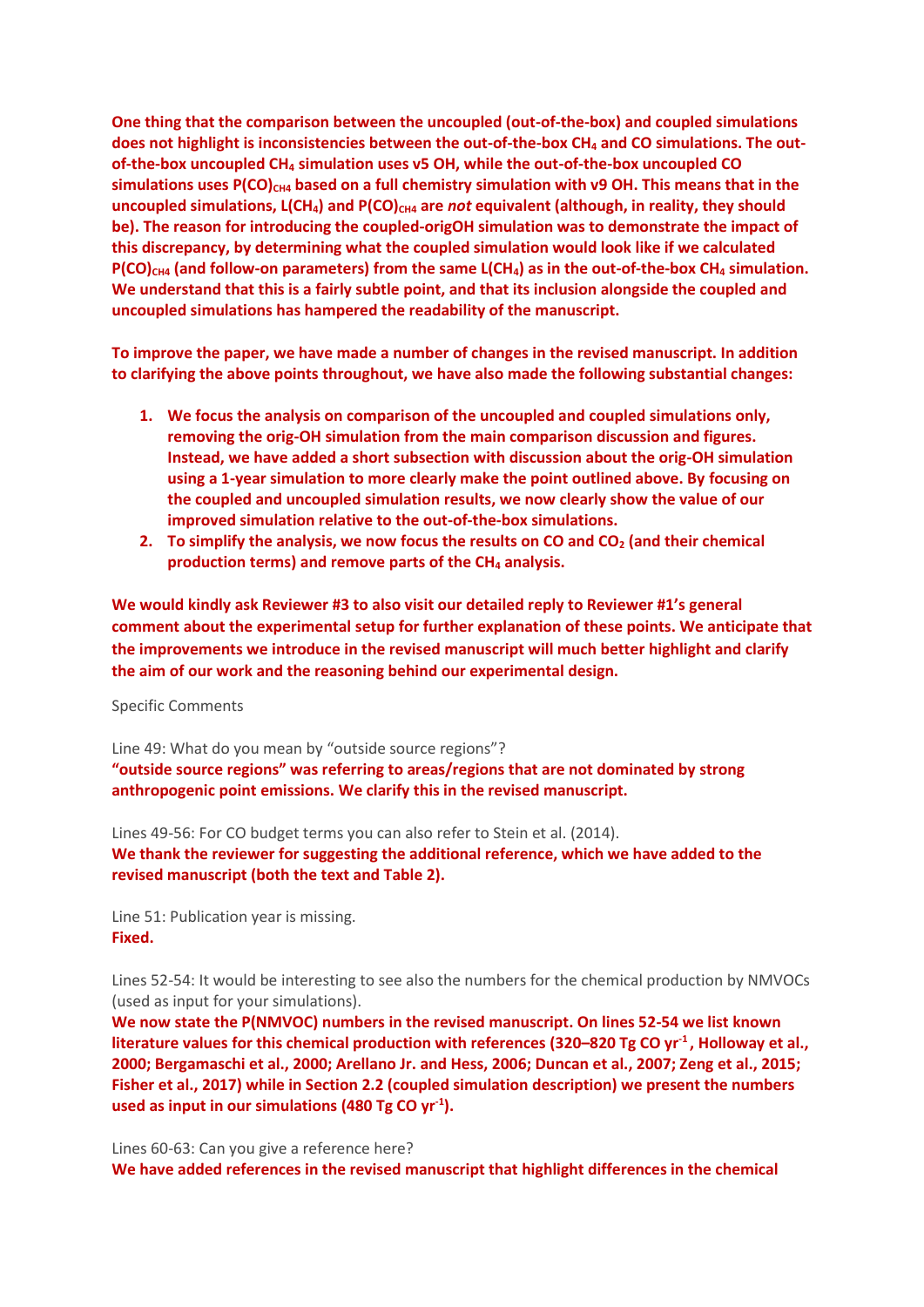**fields: Nassar et al., (2010), Fisher et al., (2017), Duncan et al., (2007), Suntharalingam et al., (2005), Zeng et al., (2015).**

Lines 82-84: Is the spin-up time sufficient? You doubt this later on (Lines 506-508). **Our spin up period totals to 11 years, and we used this time period based on the recommendation from the GEOS-Chem team. The recommended spin up period for CO<sup>2</sup> and CH4 is 10 years [\(http://wiki.seas.harvard.edu/geos-chem/index.php/GEOS-Chem\\_restart\\_files\)](http://wiki.seas.harvard.edu/geos-chem/index.php/GEOS-Chem_restart_files). We clarify this in the revised manuscript, and have removed the comment on lines 507-508 referring to insufficient spin-up time.**

Lines 96-97: I would expect that a single reference full chemistry simulation is used for all simulations presented here.

**Please refer to our response to the general comment above. In addition, we now clarify in Section 2.1 that the uncoupled simulations run here are the out-of-the-box versions available in GEOS-Chem v12.1.1, which were developed independently at different points in time and therefore use chemical production fields that come from different full chemistry simulations. We better highlight in the revised text that these discrepancies between full-chemistry versions are a major source of bias (and limitation) in the uncoupled CH4, CO and CO<sup>2</sup> simulations; and that this significant limitation is now removed by introducing the coupled simulation.**

Line 134: How does GEOS-Chem handle Biomass burning emissions? It is known that such emissions need to be emitted throughout the troposphere following a vertical profile.

**As our intention is to understand the impact of the coupling (including consistent production and loss fields) relative to the out-of-the-box uncoupled simulation, we treat emissions from biomass burning identically between the coupled and uncoupled simulation, using the treatment found in the out-of-the-box uncoupled simulations. However, for CO<sup>2</sup> we made a small modification by updating the simulation to use QFEDv2 emissions that were not available in the out-of-the-box uncoupled CO<sup>2</sup> simulation. We implemented this following the method used in the CH<sup>4</sup> simulation and we did this to have consistent biomass burning emission types across all three species. We now describe the biomass burning emissions treatment in section 2.2. Briefly: for all three gases we use daily QFEDv2 emissions (Table S1, Supplement) with additional diurnal scale factors. For CO we use vertical partitioning of the emissions where 35% of the biomass burning emissions are emitted above the Planetary Boundary Layer (again, following the default setup in the uncoupled CO simulation). For CO<sup>2</sup> and CH4, the emissions are emitted at the surface only and transported to higher altitudes via mixing. We acknowledge that the CH<sup>4</sup> and CO<sup>2</sup> emissions treatment should be improved to match that for CO; however, for this work we aimed to keep all aspects of the simulations not associated with the chemical coupling as consistent as possible with the default version of the uncoupled simulations.**

Line 295: Exchange "tropospheric column" by "mid troposphere". **Fixed; however, this part of the discussion will be moved into the Supplement based on the comments from Reviewer #1.**

Lines 348-349: I would expect to have the same P(NMVOC) for all model runs. Give numbers! **P(NMVOC) is consistent in the simulations where it is used as an input field: uncoupled CO and coupled simulation. In these simulations the P(NMVOC) is based on v9 full chemistry simulations and additional offline processing as described in Fisher et al., (2017). However, in the uncoupled CO<sup>2</sup> simulation, the P(CO2) chemical fields were archived by Nassar et al., (2010) using the v8 full chemistry simulation (with differences in chemical scheme that would implicitly include differences in P(NMVOC)). Intermediate terms, including P(NMVOC), were not archived, limiting us from specifying the numbers in the revised manuscript.**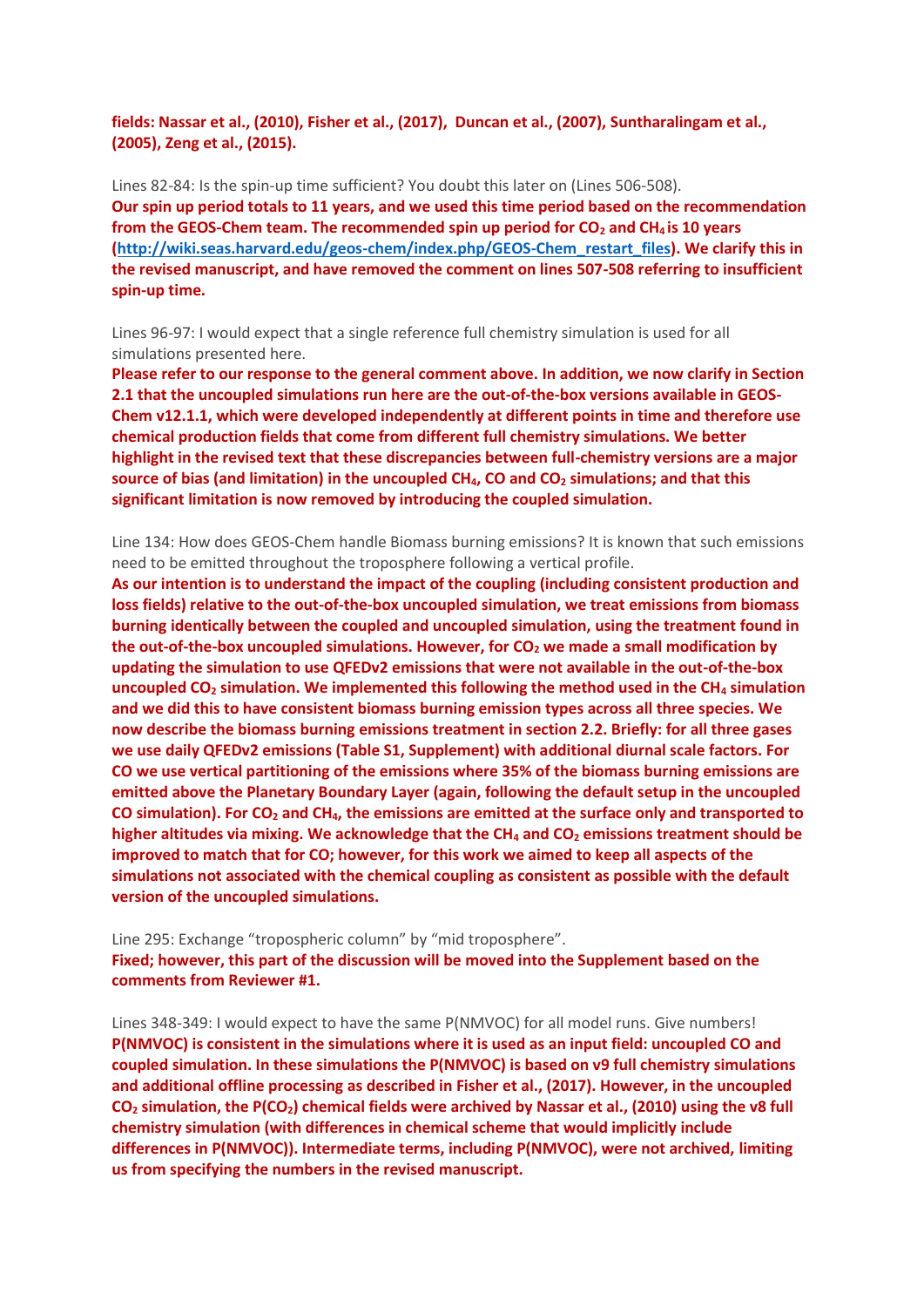Table 1: Publication year is missing. **Fixed.**

Figure 1: I like this figure. It could even improve if you orient your coupled and uncoupled flows from left to right.

# **Figure modified as suggested.**

Figure 4: From your description I would expect that  $P(CO)_{CH4}$  (for all years) and  $P(CO_2)$  (for 2010-2017) remains exactly constant for the uncoupled runs (except for leap years).

**That is correct. The chemical production input fields have no inter-annual variability in the case of CO and after year 2010 for CO2; however, Figure 4 does show a change. The reason for this is: 1) as the reviewer noted leap years during 2008, 2012 and 2016 that will lead to higher production (since the figure shows total production summed over the year) and 2) interannual variability in the meteorological fields (e.g., pressure levels, tropopause height) affecting the calculation of the total tropospheric budget. We clarify this in the revised manuscript.** 

Figure 7(b): This reads like "Surface Loss" as parameter.

**Fixed, however, this Figure will be moved into the Supplement based on comments from Reviewer #1.**

### **References:**

Stein, O., Schultz, M. G., Bouarar, I., Clark, H., Huijnen, V., Gaudel, A., George, M., and Clerbaux, C.: On the wintertime low bias of Northern Hemisphere carbon monoxide found in global model simulations, Atmos. Chem. Phys., 14, 9295-9316, doi:10.5194/acp-14-9295-2014, 2014.

**Holloway, T., Levy II, H., and Kasibhatla, P.: Global distribution of carbon monoxide, Journal of Geophysical Research: Atmospheres, 105, 12 123–12 147, https://doi.org/10.1029/1999JD901173, 2000.**

**Bergamaschi, P., Hein, R., Brenninkmeijer, C. A. M., and Crutzen, P. J.: Inverse modeling of the global CO cycle: 2. Inversion of 13C/12C and 18O/16O isotope ratios, Journal of Geophysical Research: Atmospheres, 105, 1929–1945, https://doi.org/10.1029/1999JD900819, 2000.**

**Arellano Jr., A. F. and Hess, P. G.: Sensitivity of top-down estimates of CO sources to GCTM transport, Geophysical Research Letters, 33, https://doi.org/10.1029/2006GL027371, 2006.**

**Duncan, B. N., Logan, J. A., Bey, I., Megretskaia, I. A., Yantosca, R. M., Novelli, P. C., Jones, N. B., and Rinsland, C. P.: Global budget of CO, 1988–1997: Source estimates and validation with a global model, Journal of Geophysical Research: Atmospheres, 112, https://doi.org/10.1029/2007JD008459, 2007**

**Zeng, G., Williams, J. E., Fisher, J. A., Emmons, L. K., Jones, N. B., Morgenstern, O., Robinson, J., Smale, D., Paton-Walsh, C., and Griffith, D. W. T.: Multi-model simulation of CO and HCHO in the Southern Hemisphere: comparison with observations and impact of biogenic emissions, Atmospheric Chemistry and Physics, 15, 7217–7245, https://doi.org/10.5194/acp-15-7217-2015, 2015.**

**Fisher, J. A., Murray, L. T., Jones, D. B. A., and Deutscher, N. M.: Improved method for linear carbon monoxide simulation and source attribution in atmospheric chemistry models illustrated**